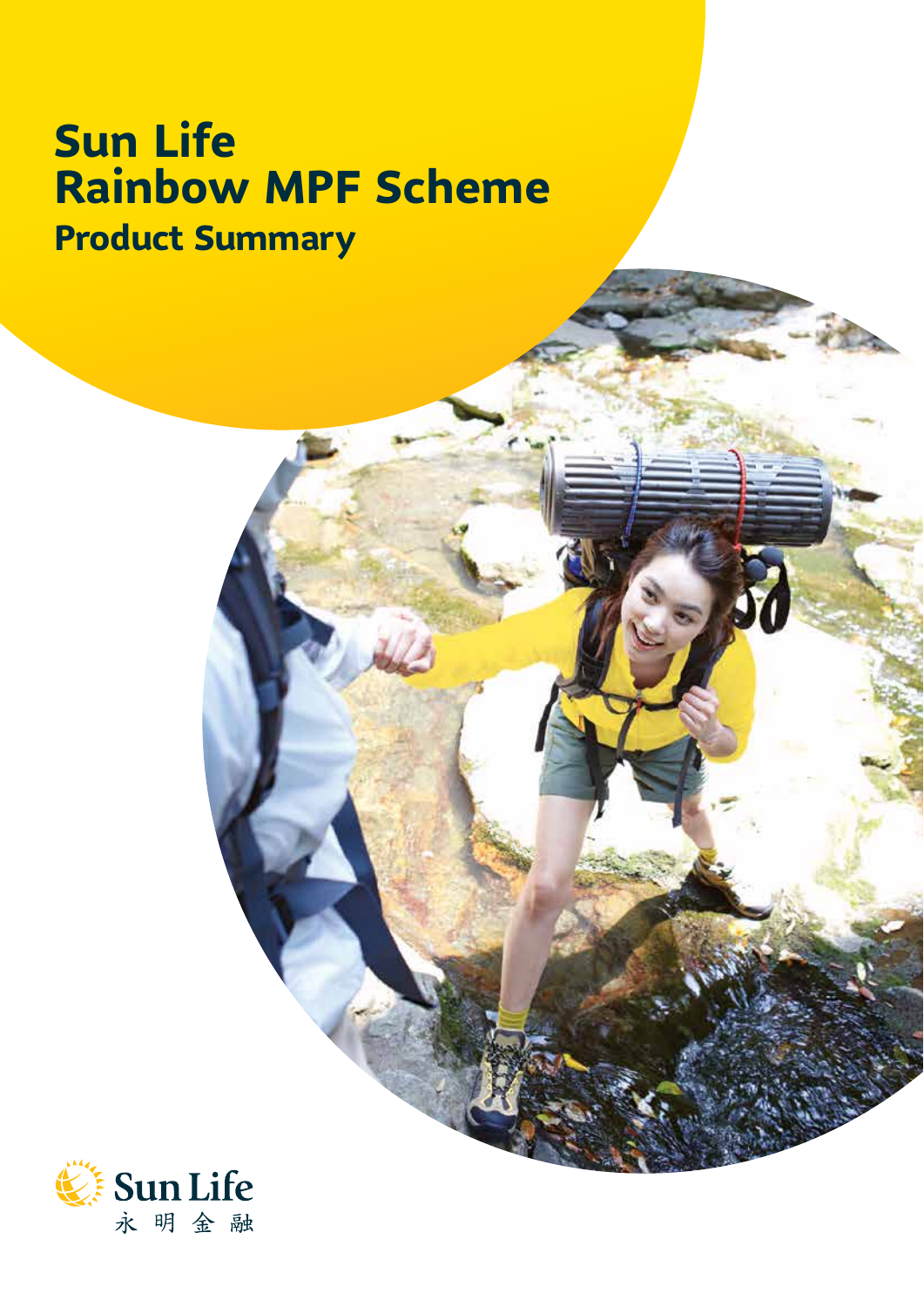#### **Important Note**

- Sun Life Rainbow MPF Scheme (the "Scheme") is a mandatory provident fund scheme.
- Investment involves risks and not all investment choices available under the Scheme would be suitable for everyone. There is no assurance on investment returns and your investments/accrued benefits may suffer significant loss.
- You should consider your own risk tolerance level and financial circumstances before making any investment choices. When, in your selection of funds, you are in doubt as to whether a certain fund is suitable for you (including whether it is consistent with your investment objectives), you should seek independent financial and/or professional advice and choose the fund(s) most suitable for you taking into account your circumstances.
- Members reaching 65th birthday or early retiring on reaching age 60 may apply (in such form and on such conditions as the Trustee may from time to time determine but subject to the MPFS Ordinance and Regulation) for payment of the MPF Benefits and/or TVC benefits in instalments. Please refer to Section 6.1.12 "Withdrawal of Benefits" of the MPF Scheme Brochure of the Scheme for further details.
- You are advised to read the MPF Scheme Brochure and the relevant marketing materials of the Scheme for further details and risk factors prior to making any investment decision.

Sun Life Financial aims to serve the workforce in Hong Kong by providing comprehensive financial solutions for their retirement. To accomplish this long term goal, Sun Life Rainbow MPF Scheme is specifically designed to meet different needs of Hong Kong employers, their employees and self-employed persons by providing one-stop services on pensions scheme management, including trustee, administration and investment management.

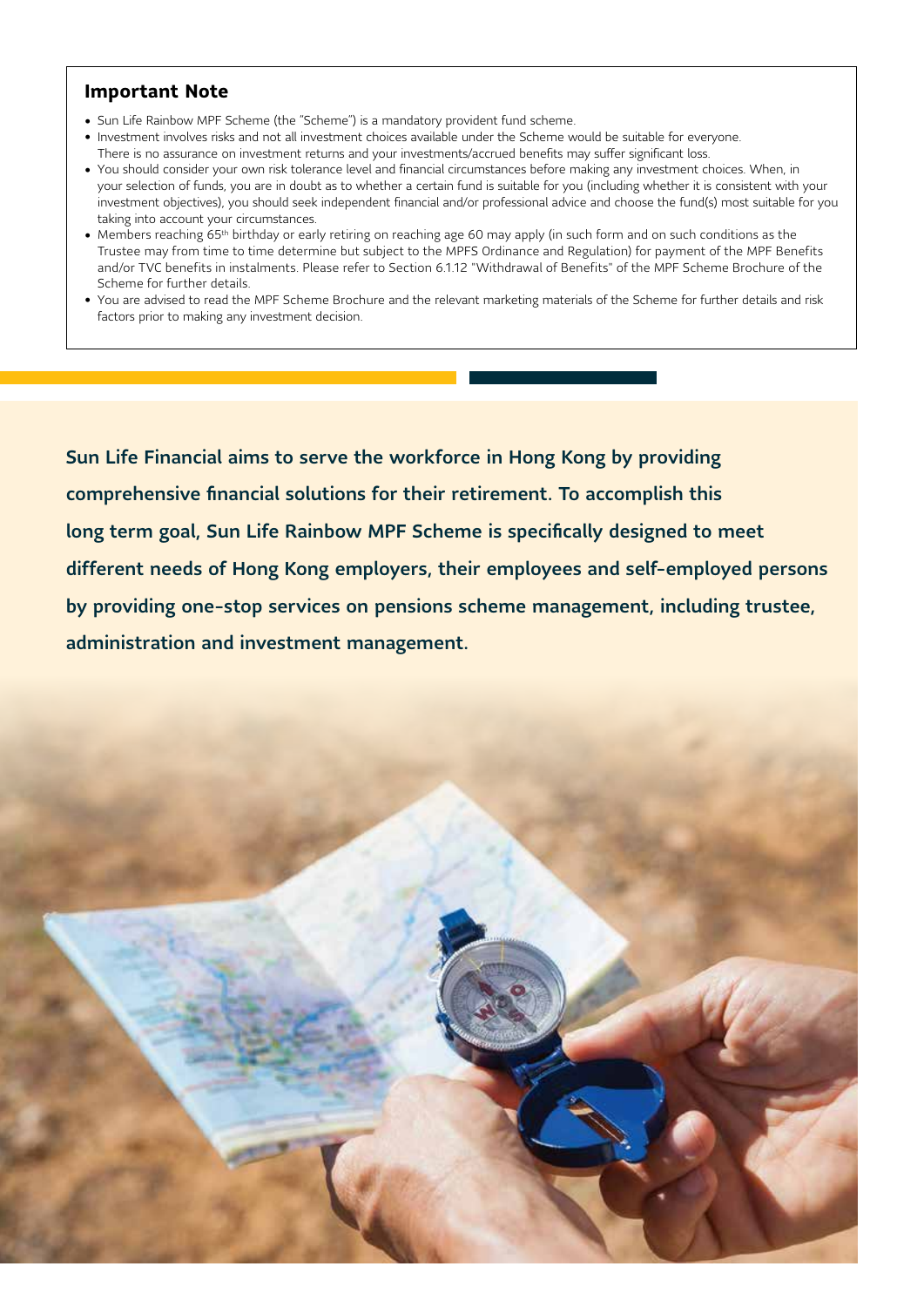# **Experts Managing Your MPF Scheme**

Professional team managing your MPF scheme includes:

- *• Trustee Sun Life Trustee Company Limited*
- *• Sponsor Sun Life Hong Kong Limited*
- *• Custodian The Hongkong and Shanghai Banking Corporation Limited*
- *• Administrator BestServe Financial Limited*
- *• Investment Manager Sun Life Asset Management (HK) Limited1*

# **Sun Life Asset Management (HK) Limited – Introducing Multi-manager Investment Approach**

Sun Life Asset Management (HK) Limited ("Sun Life Asset Management") is a whollyowned subsidiary of Sun Life Hong Kong Limited.

In order to pursue sustainable long-term performance, Sun Life Asset Management introduced multi-manager investment approach to the Scheme. Under our multi-manager platform at the underlying fund level, a constituent fund is a portfolio management fund investing in different approved pooled investment funds ("APIF") and/or approved indextracking collective investment schemes ("Approved ITCIS"). This approach allows Sun Life Asset Management, based on various factors, such as investment styles of underlying funds and market conditions, to actively allocate assets among performing underlying fund managers. In addition, this approach can effectively reduce concentration risk by not relying on a single underlying fund manager and enables our members to benefit from investment expertise from around the world. Currently, 9 out of 14 constituent funds have adopted this approach.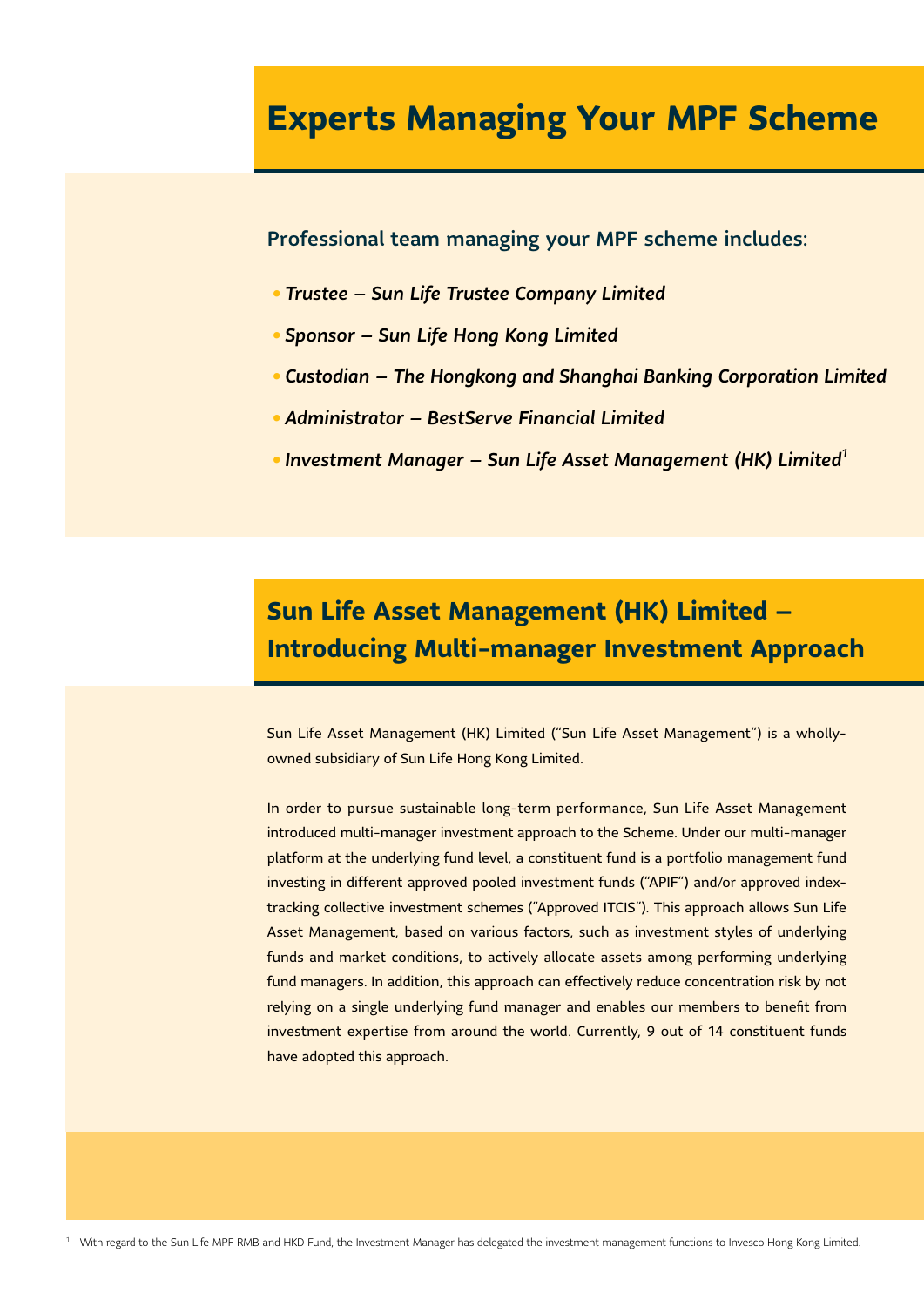# **Constituent Fund Choices**

To meet different retirement needs and goals of our members, the Scheme offers 14 constituent funds. The following summary of constituent fund choices includes the investment objective and investment mix of each constituent fund available under the Scheme.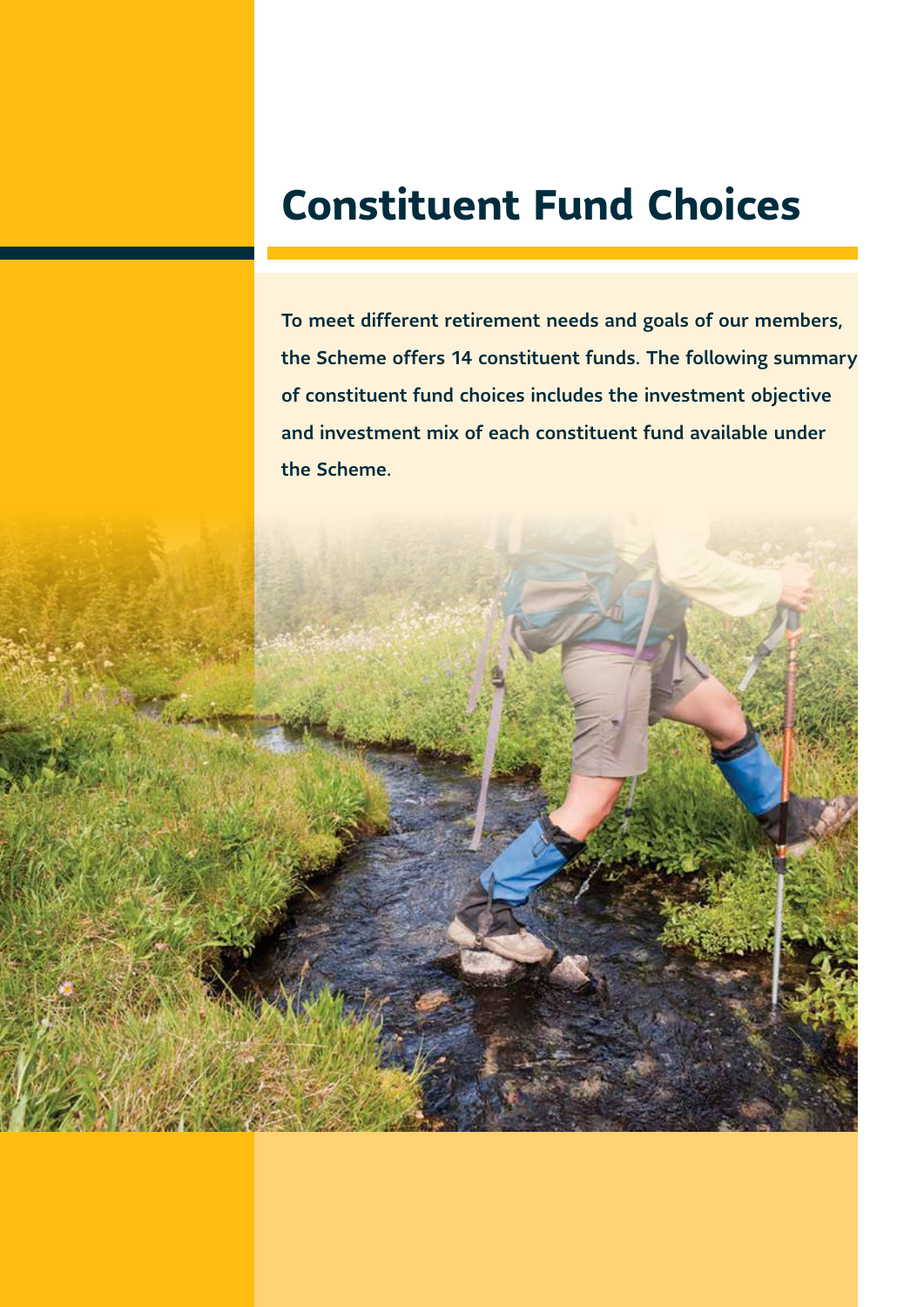|                                                                         | <b>Investment Objective<sup>2</sup></b>                                                                                                                                    | <b>Investment Mix<sup>2</sup></b>                                                                                                                                                                                                                                                                                                         | <b>Managed by</b><br>Multi-manager<br><b>Investment Approach</b> |
|-------------------------------------------------------------------------|----------------------------------------------------------------------------------------------------------------------------------------------------------------------------|-------------------------------------------------------------------------------------------------------------------------------------------------------------------------------------------------------------------------------------------------------------------------------------------------------------------------------------------|------------------------------------------------------------------|
| <b>Sun Life MPF</b><br><b>Conservative Fund</b>                         | • Seeks to provide members with a regular<br>increase in value, with minimal risk<br>to the underlying capital but with no<br>guarantee of repayment of capital            | • 100% of its net asset value in Hong Kong dollar<br>money market instruments, deposits and short-term<br>corporate and government debt securities                                                                                                                                                                                        | <b>No</b>                                                        |
| <b>Sun Life MPF Hong</b><br><b>Kong Dollar Bond</b><br><b>Fund</b>      | • Seeks to provide members with a return<br>in excess of that achievable from bank<br>deposits and money market securities                                                 | • At least 70% of its net asset value in Hong Kong<br>dollar denominated bonds and debt instruments                                                                                                                                                                                                                                       | Yes                                                              |
| <b>Sun Life MPF</b><br><b>Global Bond Fund</b>                          | • Seeks to provide members with<br>total return usually in excess of that<br>achievable from bank deposits and<br>money market securities                                  | • Primarily in a globally diversified portfolio of bonds<br>and other debt instruments                                                                                                                                                                                                                                                    | Yes                                                              |
| <b>Sun Life MPF RMB</b><br>and HKD Fund                                 | • Seeks to achieve long-term total returns<br>through investments primarily in a<br>portfolio of money market and debt<br>instruments denominated in RMB and<br><b>HKD</b> | • 70% - 100% of its net asset value in money market<br>instruments and 0% - 30% in debt instruments<br>whereas 30% - 70% of its net asset value is<br>denominated in RMB and 30% - 70% in HKD                                                                                                                                             | <b>No</b>                                                        |
| <b>Sun Life MPF</b><br><b>Stable Fund</b>                               | • Seeks to provide members with steady<br>capital appreciation                                                                                                             | • 50% - 90% of its net asset value in fixed income/<br>money market investments and 10% - 50% in equity<br>investments                                                                                                                                                                                                                    | Yes                                                              |
| <b>Sun Life MPF</b><br><b>Balanced Fund</b>                             | • Seeks to provide members with<br>moderate capital appreciation over the<br>medium term to longer term                                                                    | • 30% - 70% of its net asset value in fixed income/<br>money market investments and 30% - 70% in equity<br>investments                                                                                                                                                                                                                    | Yes                                                              |
| <b>Sun Life MPF</b><br><b>Growth Fund</b>                               | • Seeks to provide members with<br>significant capital appreciation over the<br>medium term to longer term                                                                 | • 10% - 50% of its net asset value in fixed income/<br>money market investments and 50% - 90% in equity<br>investments                                                                                                                                                                                                                    | Yes                                                              |
| <b>Sun Life MPF</b><br><b>Multi-Sector</b><br><b>Equity Fund</b>        | • Seeks to achieve long-term capital<br>appreciation through investments in<br>global equity sectors                                                                       | • Up to 100% of its net asset value in<br>global equities                                                                                                                                                                                                                                                                                 | Yes                                                              |
| <b>Sun Life MPF</b><br><b>Asian Equity Fund</b>                         | • Seeks to provide members with long-<br>term capital growth                                                                                                               | • At least 70% of its net asset value in Asian equities,<br>including but not limited to Hong Kong, Singapore,<br>South Korea, Taiwan, Thailand and Malaysia,<br>but not including Japan                                                                                                                                                  | Yes                                                              |
| <b>Sun Life FTSE MPF</b><br><b>Hong Kong Index</b><br>Fund <sup>3</sup> | • Seeks to provide members with<br>investment results that, before fees and<br>expenses, closely track the performance<br>of the FTSE MPF Hong Kong Index                  | • Solely in the iShares Hong Kong Equity Index Fund, a<br>sub-fund of the BlackRock Premier Funds                                                                                                                                                                                                                                         | <b>No</b>                                                        |
| <b>Sun Life MPF</b><br><b>Hong Kong</b><br><b>Equity Fund</b>           | • Seeks to provide members with long-<br>term capital appreciation                                                                                                         | • At least 70% of its net asset value in equities and<br>equity-related securities (including but not limited to<br>warrants and convertible bonds) listed on the Stock<br><b>Exchange of Hong Kong Limited</b>                                                                                                                           | Yes                                                              |
| <b>Sun Life MPF</b><br><b>Greater China</b><br><b>Equity Fund</b>       | • Seeks to achieve long-term capital<br>appreciation through investments in<br>Hong Kong, China, Macau and<br>Taiwan-related securities                                    | • At least 70% of its net asset value in a portfolio of<br>listed securities issued by companies with either<br>asset in, or revenues derived from, the People's<br>Republic of China, Hong Kong, Macau and/or Taiwan<br>which are listed, traded or dealt in on regulated<br>exchanges subject to restrictions in the MPFS<br>Regulation | <b>Yes</b>                                                       |
| <b>Sun Life MPF Core</b><br><b>Accumulation</b><br>Fund                 | • Provide capital growth to members by<br>investing in a globally diversified manner                                                                                       | • 60% of its net assets in Higher Risk Assets <sup>4</sup> (such<br>as global equities), with the remainder investing in<br>Lower Risk Assets <sup>5</sup> (such as global fixed income and<br>money market instruments)                                                                                                                  | <b>No</b>                                                        |
| Sun Life MPF Age<br>65 Plus Fund                                        | • Provide stable growth to members by<br>investing in a globally diversified manner                                                                                        | • 20% of its net assets in Higher Risk Assets <sup>4</sup> (such<br>as global equities), with the remainder investing in<br>Lower Risk Assets <sup>5</sup> (such as global fixed income and<br>money market instruments)                                                                                                                  | <b>No</b>                                                        |

For further details, including the investment objective and investment mix of each of the constituent funds, please refer to Section 3.4 – "Investment and Borrowing" of the MPF Scheme Brochure of the Scheme.

All rights in the FTSE MPF Hong Kong Index (the "Index") vest in FTSE International Limited ("FTSE"). "FTSE®" is a trade mark of the London Stock Exchange Group companies and is used by FTSE under licence. The Sun Life FTSE MPF Hong Kong Index Fund (the "Fund") has been developed solely by Sun Life Trustee Company Limited (the "Trustee"). The Index is calculated by FTSE or its agent. FTSE and its licensors are not connected to and do not sponsor, advise, recommend, endorse or promote the Fund and do not accept any liability whatsoever to any person arising out of (a) the use of, reliance on or any error in the Index or (b) investment in or operation of the Fund. FTSE makes no claim, prediction, warranty or representation either as to the results to be obtained from the Fund or the suitability of the Index for the purpose to which it is being put by the Trustee.

<sup>4</sup> "Higher Risk Assets" shall have the meaning as defined under Mandatory Provident Fund Scheme Ordinance (as amended from time to time), such as global equities.<br><sup>5</sup> "Lower Risk Assets" means any assets other than Higher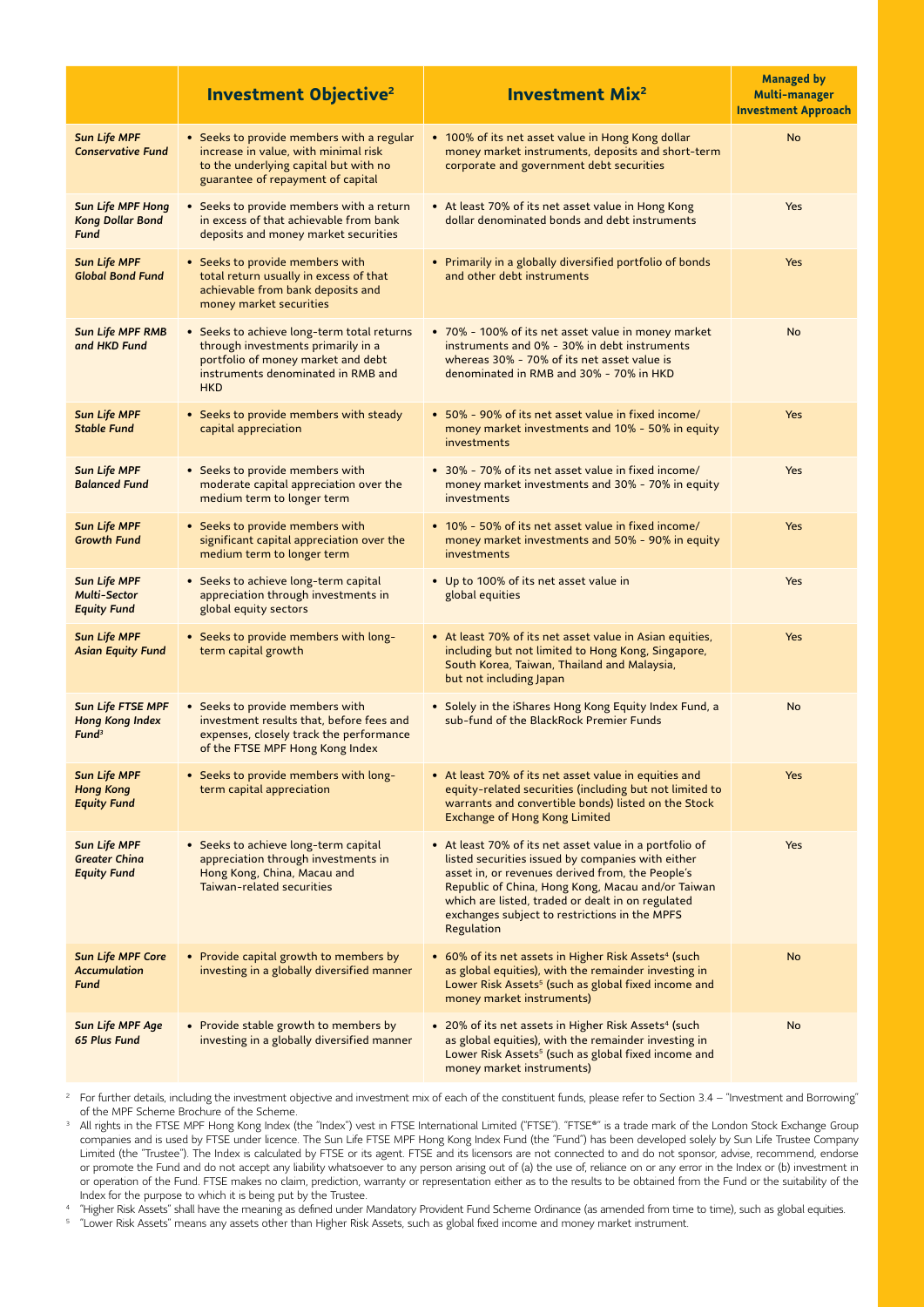# **Fund Cruiser**

If you don't want the burden of having to manage your investment portfolio on a regular basis, you can consider joining Fund Cruiser. This program adopts a pre-determined asset allocation method<sup>6</sup>, which automatically rebalances your MPF portfolio every year according to your age on your birthday<sup>7</sup>. This is a feature specially designed for those members who have less investment experience or lack time to manage their MPF portfolio.

**In order to diversify your MPF portfolio, the following constituent funds are selected under Fund Cruiser:**

| <b>Asset Class</b>      | <b>Constituent Fund</b>                 |
|-------------------------|-----------------------------------------|
| Cash                    | Sun Life MPF Conservative Fund          |
| Hong Kong Dollar Bond   | Sun Life MPF Hong Kong Dollar Bond Fund |
| <b>Hong Kong Equity</b> | Sun Life MPF Hong Kong Equity Fund      |
| <b>Global Equity</b>    | Sun Life MPF Multi-Sector Equity Fund   |

## Asset Allocation Chart



*Note:* Members should note that the pre-determined asset allocation under "Fund Cruiser" is a standard arrangement only and does not constitute any investment advice to individual members. The arrangement does not take into account factors other than age, which members may also need to consider, such as their investment objectives, financial needs, risk tolerance, market and economic situations.

If the member's birthday falls on a non-business day, the MPF portfolio will be rebalanced on the first business day after the birthday.



<sup>6</sup> For more details of asset allocation of Fund Cruiser, please refer to the MPF Scheme Brochure of the Scheme.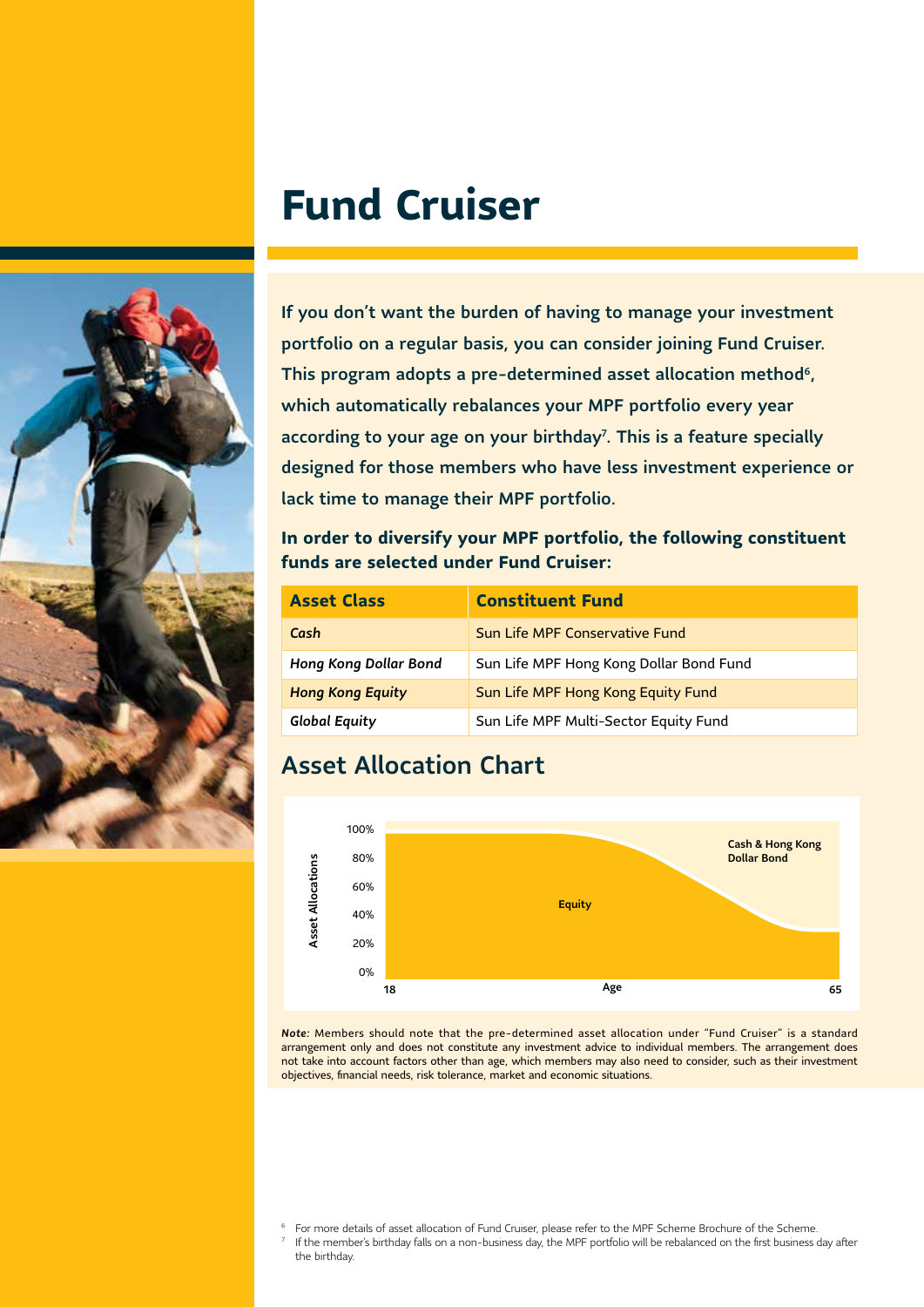### Management Fees

| <b>Name of Constituent Fund</b>         | <b>Management Fees<sup>8</sup></b><br>(as a % of p.a. of NAV) |                |
|-----------------------------------------|---------------------------------------------------------------|----------------|
|                                         | <b>Class A</b>                                                | <b>Class B</b> |
| Sun Life MPF Conservative Fund          | Up to 0.883%                                                  | Up to 0.883%   |
| Sun Life FTSE MPF Hong Kong Index Fund  | Up to 0.963%                                                  | Up to 0.963%   |
| Sun Life MPF RMB and HKD Fund           | Up to 1.223%                                                  | Up to 1.173%   |
| Sun Life MPF Hong Kong Dollar Bond Fund |                                                               |                |
| Sun Life MPF Global Bond Fund           | Up to 1.748%                                                  | Up to 1.548%   |
| Sun Life MPF Hong Kong Equity Fund      |                                                               |                |
| Sun Life MPF Stable Fund                |                                                               |                |
| Sun Life MPF Balanced Fund              |                                                               |                |
| Sun Life MPF Growth Fund                |                                                               |                |
| Sun Life MPF Asian Equity Fund          | Up to 1.893%                                                  | Up to 1.693%   |
| Sun Life MPF Multi-Sector Equity Fund   | Up to 1.778%                                                  | Up to 1.578%   |
| Sun Life MPF Greater China Equity Fund  | Up to 1.943%                                                  | Up to 1.743%   |

### Payment for services relating to DIS<sup>9</sup>

| Name of constituent fund            | <b>Payment for services relating to DIS<sup>9</sup></b><br>(as a % of p.a. of NAV) |  |
|-------------------------------------|------------------------------------------------------------------------------------|--|
| Sun Life MPF Core Accumulation Fund | Up to 0.733%                                                                       |  |
| Sun Life MPF Age 65 Plus Fund       |                                                                                    |  |

The above fund management fees and payment for services related to DIS do not reflect all costs and expenses to be paid by the scheme members. For more details of the management fees, payment for services related to DIS and other applicable fees, charges and expenses of the constituent funds, please refer to the MPF Scheme Brochure of the Scheme.

<sup>8</sup> "Management fees" includes fees paid to the trustee, custodian, administrator, investment manager (including trustee and administration fee as well as investment management fee of the relevant APIF/ITCIS) and sponsor of a scheme for providing their services to the relevant fund. They are usually charged as a percentage of the net asset value of a fund. The investment management fee of the relevant APIF/ITCIS is borne by the Investment Manager, the Sponsor or their affiliate; in that case, the Scheme need not bear the investment management fee paid by the Investment Manager.

<sup>9</sup> "Payment for services relating to DIS" includes fees paid or payable for the services provided by the trustee, custodian, administrator, investment manager (including fees based on fund performance, if any) and sponsor or promoter of the Scheme, constituent funds and in the case of DIS Funds, the underlying APIFs, and any of the delegates from these parties and such fees are calculated as a percentage of the net asset value of a fund. In the case of the DIS Funds, payment for services payable to the parties named above, or their delegates, can only (subject to certain exceptions in the MPFS Ordinance) be charged as a percentage of the net asset value of each of the DIS Funds and its underlying APIFs. These payments for service are also subject to a statutory daily limit equivalent to 0.75% per annum of the net asset value of each of the DIS Funds which applies across both the DIS Funds and its respective underlying APIFs.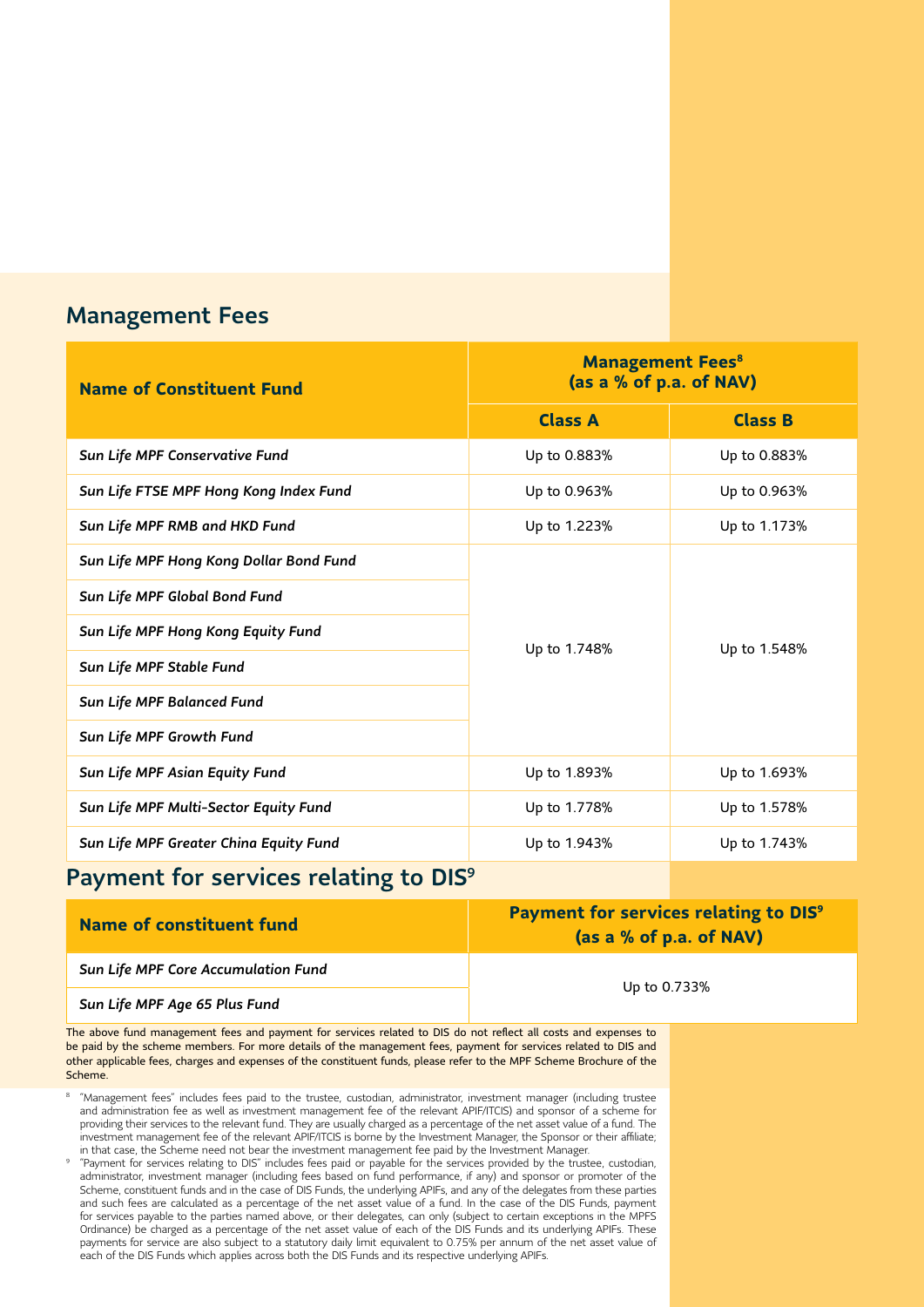# **Flexible and Convenient Services Provided by BestServe**

Wholly owned by Sun Life Financial, BestServe Financial Limited ("BestServe") has over 20 years of pension administration experience in Hong Kong. As of end of December 2018, BestServe provides third-party pensions administration services to about 620,000 clients with assets of over HK\$71 billion, and serves employees, self-employed persons, employers and providers of Mandatory Provident Fund Schemes and Occupational Retirement Schemes.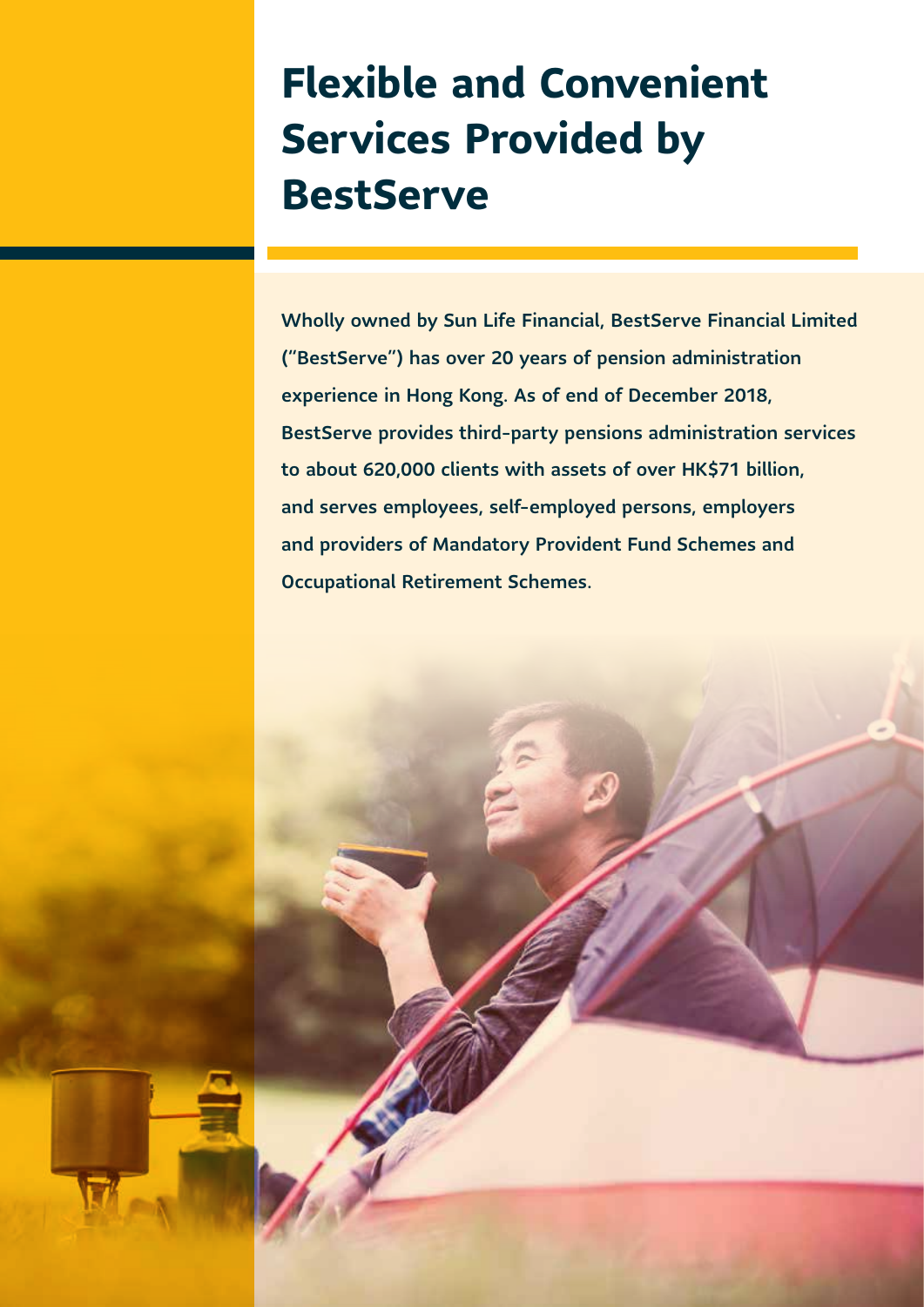### Online Pension Services Centre

Online Pension Services Centre is an internet tool to assist employers and members to manage their MPF account more efficiently.

#### *Online Services for Employer*

- *• Employer information*
- *• Contribution history*
- *• Online Remittance Statement*
- *• Long service payment/severance payment calculator*
- *• Employer statement*
- *• Outstanding surcharge information*
- *• Online transaction log and details*
- *• Frequently used forms*

#### *Online Services for Members*

- *• Change personal information*
- *• Account transaction details and account summary*
- *• Member Benefit Statement*
- *• Online change of investment mandate and fund switching submission*
- *• Change of investment mandate and fund switching history*
- *• Online transaction log and details*
- *• Frequently used forms*
- *• Member Information Guide*

# 24-hour Interactive Voice Response System (IVRS) & Pension Services Hotline

You may call our Client Service Representative via our Pension Services Hotline on 3183 1888 during office hours, from Monday to Friday at 9:00am to 6:00pm and Saturday at 9:00am to 1:00pm (except public holidays) or use our 24-hour IVRS offering the following services:

- *• Administration procedures*
- *• Fund information and unit price*
- *• Investment performance*
- *• Forms by fax*
- *• Change of investment choices • Scheme account information*